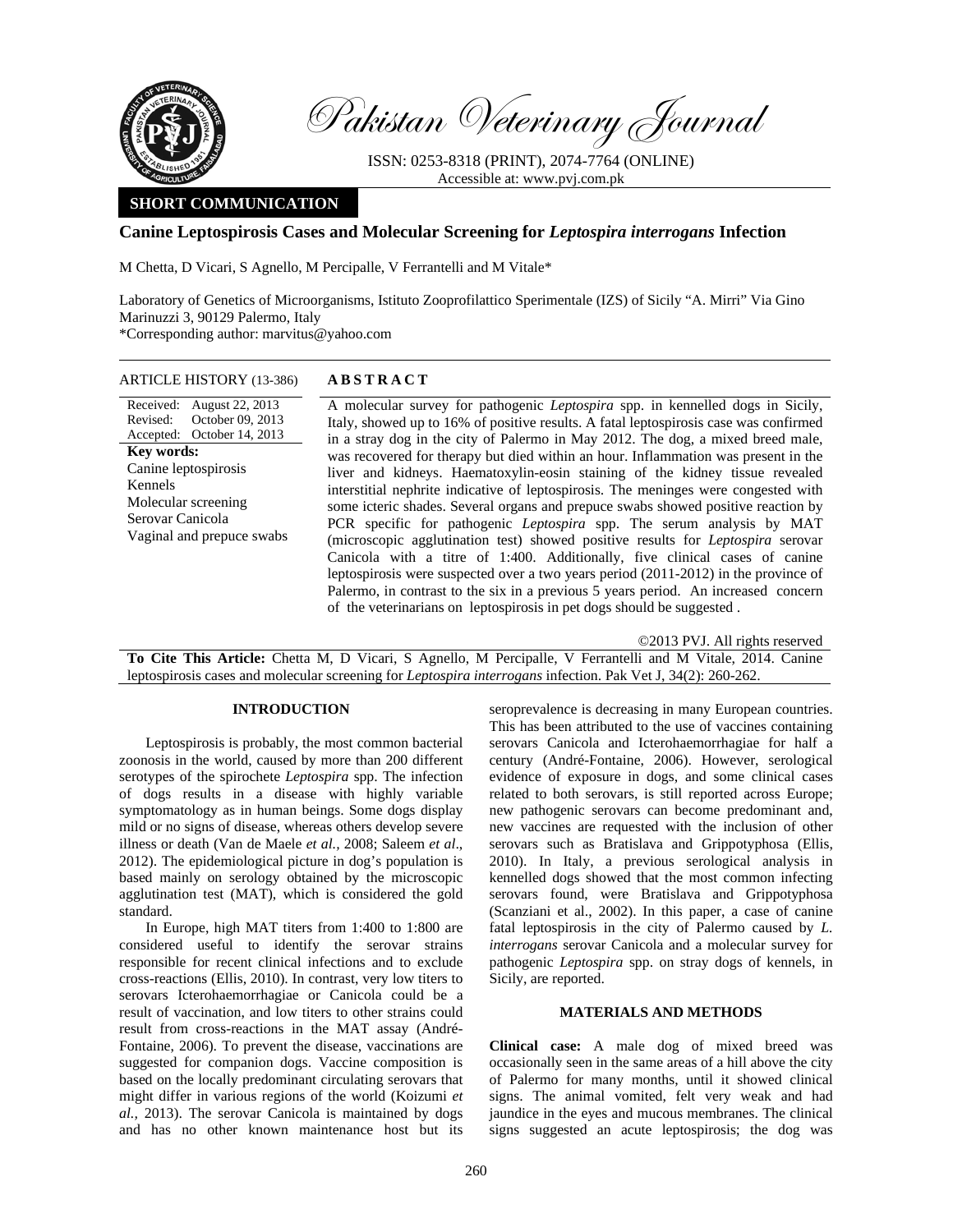recovered for a therapeutic intervention, but it died within one hour. Anatomical pathology and necropsy observations were made on internal organs.

Haematoxylin-eosin (H&E) staining was performed on the organs after 4 days of fixation in 10% buffered solution of formalin and paraffin embedding. Serology was performed by MAT against a panel of the common strains circulating in Italy and PCR in organ samples was performed with the following primers targeting the rRNA locus 16S-For, 5'-AGGGAAAAATAAGCAGCGATGTG -3' and 16S-Rev, 5'-ATTCCACTCCATGTCAAGCC-3' as described (D'Andrea *et al.,* 2012).

**Sampling and molecular analysis:** Molecular survey in kennelled stray dogs was performed in five kennels in Sicily by prepuce and vaginal swabs sampling over a 12 months period from April 2009 to March 2010. Vaginal and prepuce swabs sampling was performed on at least 10% of the animals normally hosted in the kennels: A total of 85 females and 98 males of approximately 3 years old were chosen for the sampling.

The dry swabs were put in 1 ml of TE (10mM Tris pH 7.5, 1 mM EDTA pH 8) and left from 1 to 24 hours at 4°C. Then 200 µL of the suspension was used for DNA extraction. DNA was extracted by Sigma genomic DNA kit following manufacturer's instructions and PCR was performed as described above.

# **RESULTS AND DISCUSSION**

**Clinical findings in the stray dog:** The estimate age of the dog was 3 years. The anatomic-pathological examination showed icterus in the external mucosal and sub-mucosal areas and external appearance was typical for canine leptospirosis (Khan *et al*., 2010).

Upon the abdominal cavity opening, a generalized icterus and hemorrhages of intestine and pericardium were observed. The liver volume resulted increased and, the kidneys appeared highly congested; a severe inflammation of the liver and of the cortical areas of the kidneys was present. The meninges were also highly congested with some icteric shades. All these signs were compatible with an infection of *L. interrogans* sensu latu**.** 

**Laboratory examination:** PCR for the pathogenic *Leptospira* spp. on urine, liver, kidneys, brain, lungs samples and prepucial swabs were all positive. However, isolation from urine and kidney gave negative results. Haematoxylin-eosin staining of the kidneys revealed a picture of interstitial nephrite indicative of leptospirosis. The serum analysis by MAT showed positive results for *L. interrogans* serovar Canicola only, with a titre of 1:400.

Dogs are usually the reservoir host for the serovar Canicola and might develop a chronic carrier state for it, although the incidence for this is still unknown (Goldstein, 2010). The serotype has been included in vaccines for dogs for many years and for this reason its prevalence is declining in Europe, although clinical cases are still being reported (Ellis, 2010). Many other serovars are involved in canine leptospirosis in Italy (Mastrorilli *et al*., 2007), and other European countries in the last decades, but the occurrence of fatal canine leptospirosis due to the Canicola serovar suggests that this serovar

should always be included in new multivalent vaccine formula (Ellis, 2010) .

In a period of two years (2011-2012), five cases of canine leptospirosis death occurred in the province of Palermo, and were reported to Zooprofilactic Institute of Sicily, in contrast to the six cases that were reported during the previous five-year period (2005-2010). We do not know if this is due to a real increase in the incidence of canine leptospirosis, or simply reflects an increased focus on the disease. However, since environmental factors in Sicily are favourable for the transmission of the infection, probably veterinarians should be more aware on follow-up and vaccination of pet dogs for leptospirosis. All past fatal cases in companion dogs were only clinically suspected by the private veterinarians and not officially reported. No confirmation by laboratory tests had been performed on the animal samples, since the cases were referred by the owners of the dogs, weeks after the death of their pets. In some cases the fatal canine leptospirosis had been reported, a few weeks after the death of the dog, only when family members had developed symptoms of fever or flu and the analysis of PCR for pathogenic *Leptospira* on their blood samples were required.

**Molecular screenings in kennels:** The molecular screening of females showed 10 positives out of 85 (11.76%). In males 16 positive dogs were found out of 98 (16.32%). None of them had clinical evidence of leptospirosis. The positive dogs did not show any clinical sign at least in one year follow-up.

The PCR screening in kennelled dogs in Sicily revealed high prevalence of *Leptospira* spp. among stray dogs. In the island, the climate has been changing in the last decades with increases in average temperatures and rain fall; heavy rain episodes occur all year around with water flooding in the streets of many cities such as Palermo. Additionally, problems related to the garbage collection might contribute to the expansion of the rodent population infected with pathogenic *Leptospira* spp. A relation between waste collection problems, rodent population and human leptospirosis has been reported in France (Socolovschi *et al*., 2011). Urinary shedding of spirochetes in urban streets can be the source of infection for several stray animals such as dogs and cats. In the city of Palermo, a population of 8-10 thousands of stray dogs is estimated by the local municipal authorities although the canine registry to calculate the real number is still in progress. Many of these stray dogs can be exposed to *Leptospira* infection because of problems in waste collection and flooding of the streets during rainstorms.

**Conclusion:** The molecular surveys on prepuce and vaginal swabs of the stray dogs in kennels revealed that urinary shedding of pathogenic *Leptospira* spp. can represent an additional risk for its zoonotic transmission in urban settings. The clinical case caused by *L. interrogans* serovar Canicola suggests that although the prevalence for this serovar is declining in Europe, it should always be included in vaccine composition to prevent dog leptospirosis. Additionally, in the presence of environmental factors (climate change, waste collection